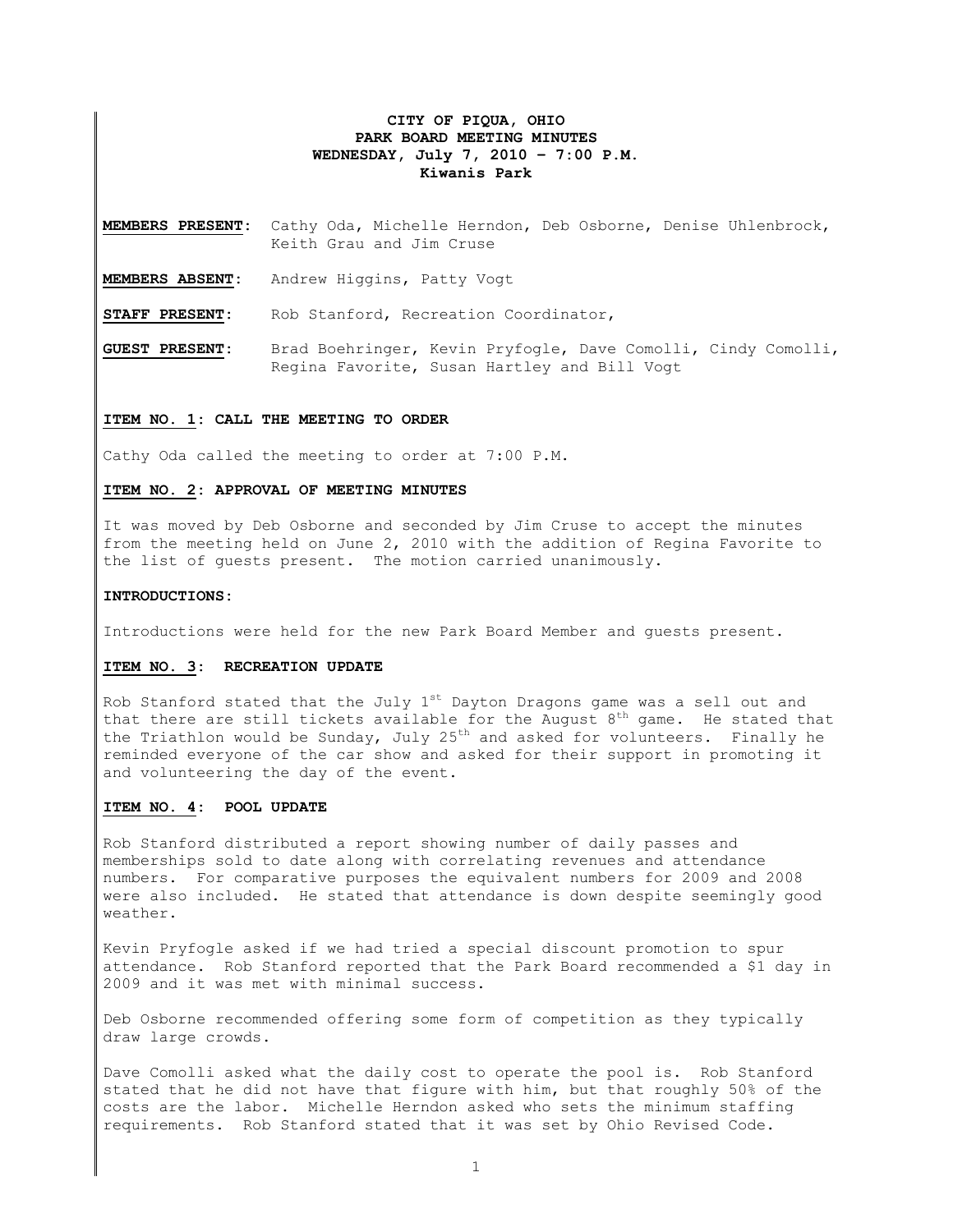#### **ITEM NO. 5: PARKS UPDATE AND REPORT**

Doug Harter reported that the renovations at Hance Pavilion are almost complete with the final stages of work currently being complete in the dressing rooms.

Bill Vogt suggested that someone from the Parks Department inspect Hance Pavilion after every rental to ensure it is not damaged and if so, to charge the rental a damage fee.

Doug Harter informed the board that his staff has now been split into geographic regions to better facilitate mowing and other maintenance. Jim Cruse stated that the condition of the parks has greatly improved since this change.

Rob Stanford notified the board that MVRPC is again planning a regional trail use count day and that Piqua plans to participate. The dates will be Wednesday, July 28 and Sunday, August 8. He stated that Jim Hemmert would be in charge of this event and that he is seeking volunteers.

## **ITEM NO. 6: LEVY COMMITTEE REPORT**

Chairperson, Denise Uhlenbrock, gave an update to the board as to their progress. Rob Stanford presented answers to several of the committee's questions and asked the Park Board to provide additional guidance to the Levy Committee. After discussion the Park Board made recommendations for changes to the survey and asked that the Levy Committee reconvene to approve them. It was discussed that a special meeting of the Park Board should be convened to provide final approval of the survey, once the Levy Committee meets to approve changes. This will prevent further delay of the committee's efforts

## **ITEM NO. 7: PARK SHELTER RESERVATIONS**

Rob Stanford stated that new case law has caused a change in the liability resulting from offering shelter reservations regardless of fees charged. In the past the City has reserved several open air shelters free of charge. By not charging a fee it limited the City's liability. This is no longer the case. The City opens itself to liability just by taking a reservation. Rob stated that this liability can be avoided by having the shelters used on a first come first served basis, with reservations no longer being accepted. He asked the Park Board to recommend whether the Hollow Park Dining Hall should be offered on a first come first serve basis, or if we should reinstate a charge for use of the facility. He stated that the charge would aid in the maintenance of the building and help offset any expenses incurred if a claim of liability were made. After Discussion, Jim Cruse made a motion to recommend to City Commission that a fee of \$50 be charged for the rental of the Hollow Park Dining Hall. Michelle Herndon seconded and the motion carried unanimously.

## **ITEM NO. 8: OTHER BUSINESS**

Brad Boehringer asked if the City website had been updated with new pictures of Das and Kiwanis Parks. Rob Stanford stated that the picture for Das was updated that the quality of picture available for Kiwanis were not sufficient and that new pictures need to be taken. Brad also asked if the City had been able to determine if there is a water source available at Kiwanis Park for a drinking Fountain. Rob Stanford stated that he not received word back on that, but that he would follow up.

Dave Comolli asked if Doug was aware of paint blemishes on the new Kiwanis equipment.